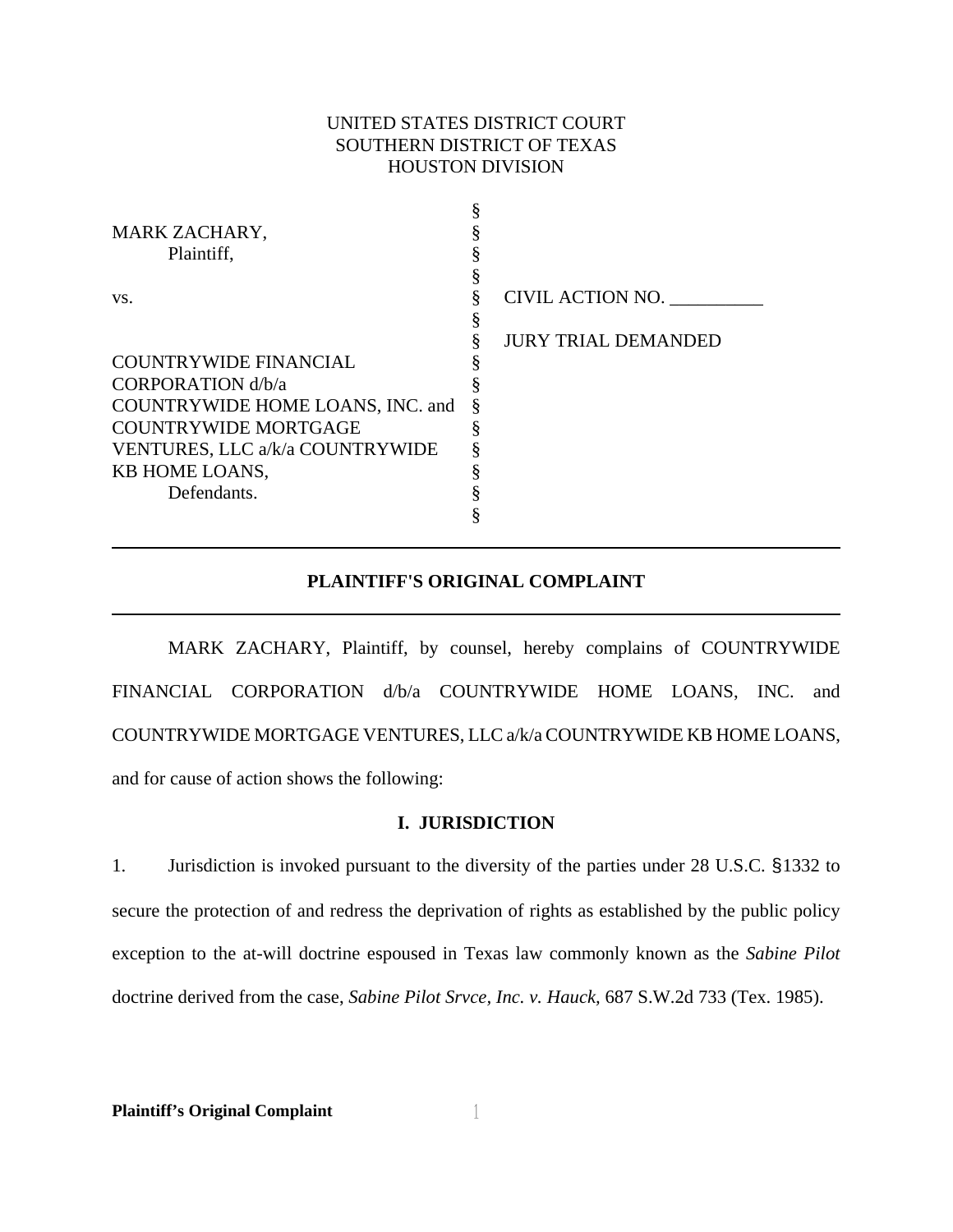#### **II. VENUE**

2. Venue is proper in the U.S. District Court for the Southern District of Texas Houston Division. A substantial part, if not all, of the cause of action accrued or arose in the Houston Division of the Southern District of Texas. Defendants maintain sufficient business contacts within the counties comprising the Houston Division. Furthermore, the Plaintiff resided within the Houston Division during the pertinent times in question and at least some of the events that form the basis of this lawsuit occurred in the Houston Division.

### **III. PARTIES**

3. **MARK ZACHARY** ("plaintiff") is a United States citizen and a resident of the County of Harris, State of Texas and at all pertinent times he was a resident of Harris County, Texas. At all times material hereto, Plaintiff was an employee of the Defendants.

4. Defendant **COUNTRYWIDE FINANCIAL CORPORATION d/b/a COUNTRYWIDE HOME LOANS, INC.** ("Countrywide"), is a New York corporation duly authorized to do business in Texas and was Plaintiff's employer. Defendant Countrywide may be served with process through its registered agent for service of process, Prentice Hall Corporation System, 701 Brazos St., Suite 1050, Austin, TX 78701.

5. Defendant **COUNTRYWIDE MORTGAGE VENTURES, LLC a/k/a COUNTRYWIDE KB HOME LOANS** ("CWKB"), is a Delaware corporation duly authorized to do business in Texas and was Plaintiff's employer. Defendant may be served with process through its registered agent for service of process, Corporation Service Company dba CSC – Lawyers Incorporating Service Company, 701 Brazos St., Suite 1050, Austin, TX 78701.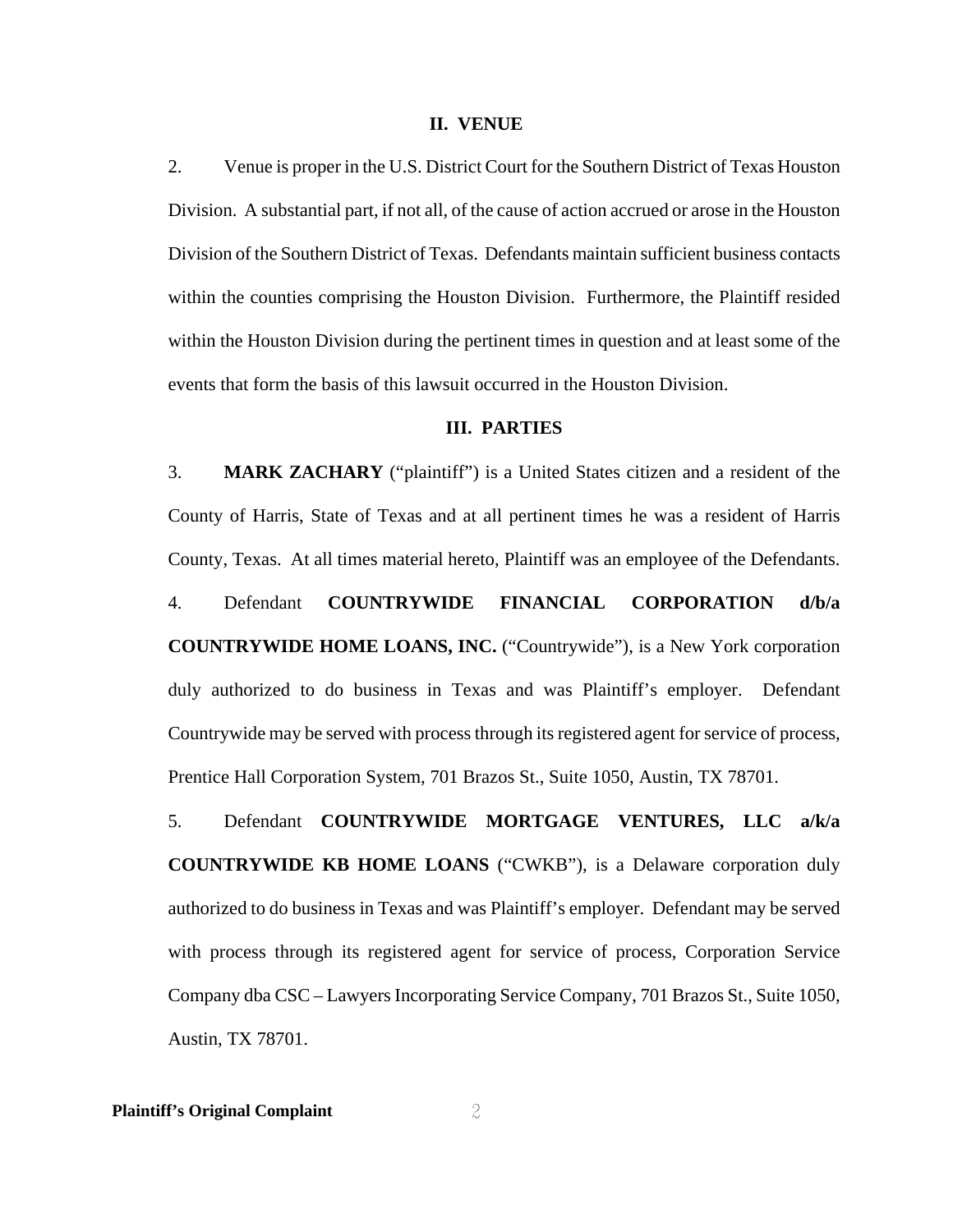6. Defendants are "joint employers" as that term is understood under state and federal law. The term "Defendants" will mean Countrywide and CWKB collectively.

#### **III. FACTS**

7. Countrywide Financial Corporation/Countrywide Home Loans is a leading lender in home loans and other financing instruments and is publicly traded on the New York Stock Exchange as CFC. KB Home is a leading home builder which is also publicly traded on the New York Stock Exchange as KBH.

8. Zachary commenced his employment with Defendants in August 2006 as a Regional Vice President, manager of the CWKB Home Loans Houston Division (which is a joint venture between Countrywide Financial Corporation and KB Home). His work merited an excellent review that was given to him on February 28th, 2007. Based on objective and subjective criteria, Zachary was poised to excel within the company. In his comments attached to his evaluation, Zachary was ominously prescient when he warned: "In a market where there are more foreclosures and defaults than we care to talk about, I think part of that is because some builders and lenders are setting people up for further failure in life by putting them in loans and houses they do not belong in."

9. In September 2006, Mr. Zachary began questioning Countrywide executives as to a questionable practice on the part of Countrywide where only one appraiser was being used to appraise homes on behalf of KB Home as it related to CWKB. The appraiser, as known to Countrywide executives, was being strongly encouraged to inflate the homes' appraised value by as much as 6% to allow the homeowner to "roll up" all closing costs. Not only would the home buyer be duped by this act, the end investors (the secondary market)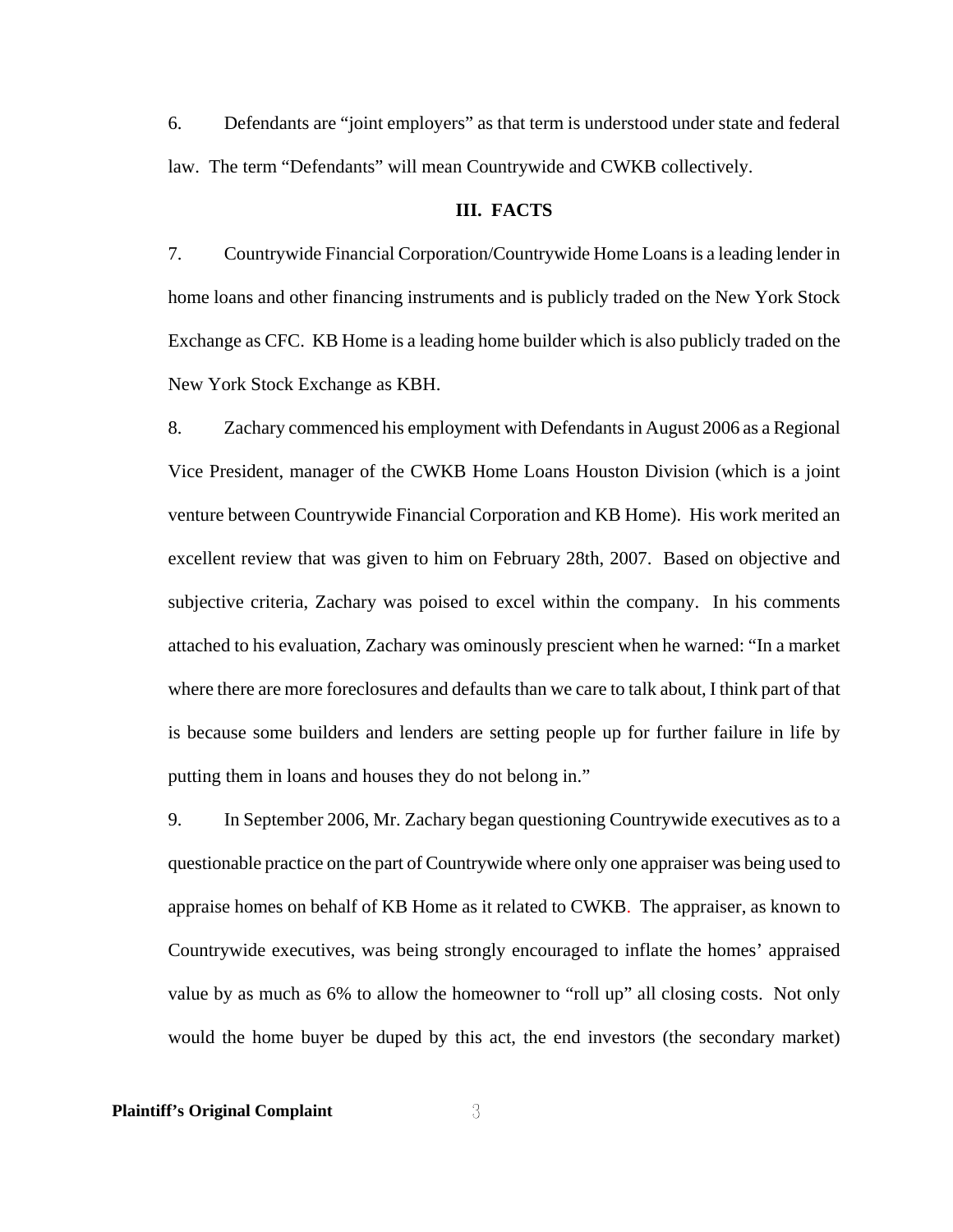providing funds for these loans were also duped because they were not made aware that the actual home value could actually be less than the loan amount tied to the mortgage note. This inflated value put the buyer upside down on the home immediately after purchasing it; thus, setting up the buyer to become more susceptible to defaulting on the loan. It also put the lender and secondary market end investor at risk because they were unaware of the true value of their asset.

10. After Zachary brought his concerns to executives within CWKB, it was brushed aside as he was told, "that was the way KB Home wanted it." Not agreeing with the statement or procedure he turned to his Countrywide executive in Houston. From there he was directed to the Employee Relations Department and subsequently to Senior Risk Management executives where a meeting was conducted by phone in May, 2007. In January 2007 an audit had been conducted and brought to the attention of Countrywide executives which corroborated his concerns.

11. Zachary continued to voice his concerns on other grave illegal issues which were being conducted by CWKB. Another of such issues involved Countrywide's practice of flipping a loan application from a "full doc" loan program to a "stated income" or "no income, no asset" loan program. He learned that loans were being canceled at the prime regional operations center as full documentation loans and transferred to the sub-prime operations center in Plano, Texas as stated loans or No Income No Assets ("NINA") loans. Countrywide's representatives were aware that the applicant would not be eligible for any loan program based on their current income level and/or job status. So, the loan officer would then coach the loan applicant as to what income level would be needed to qualify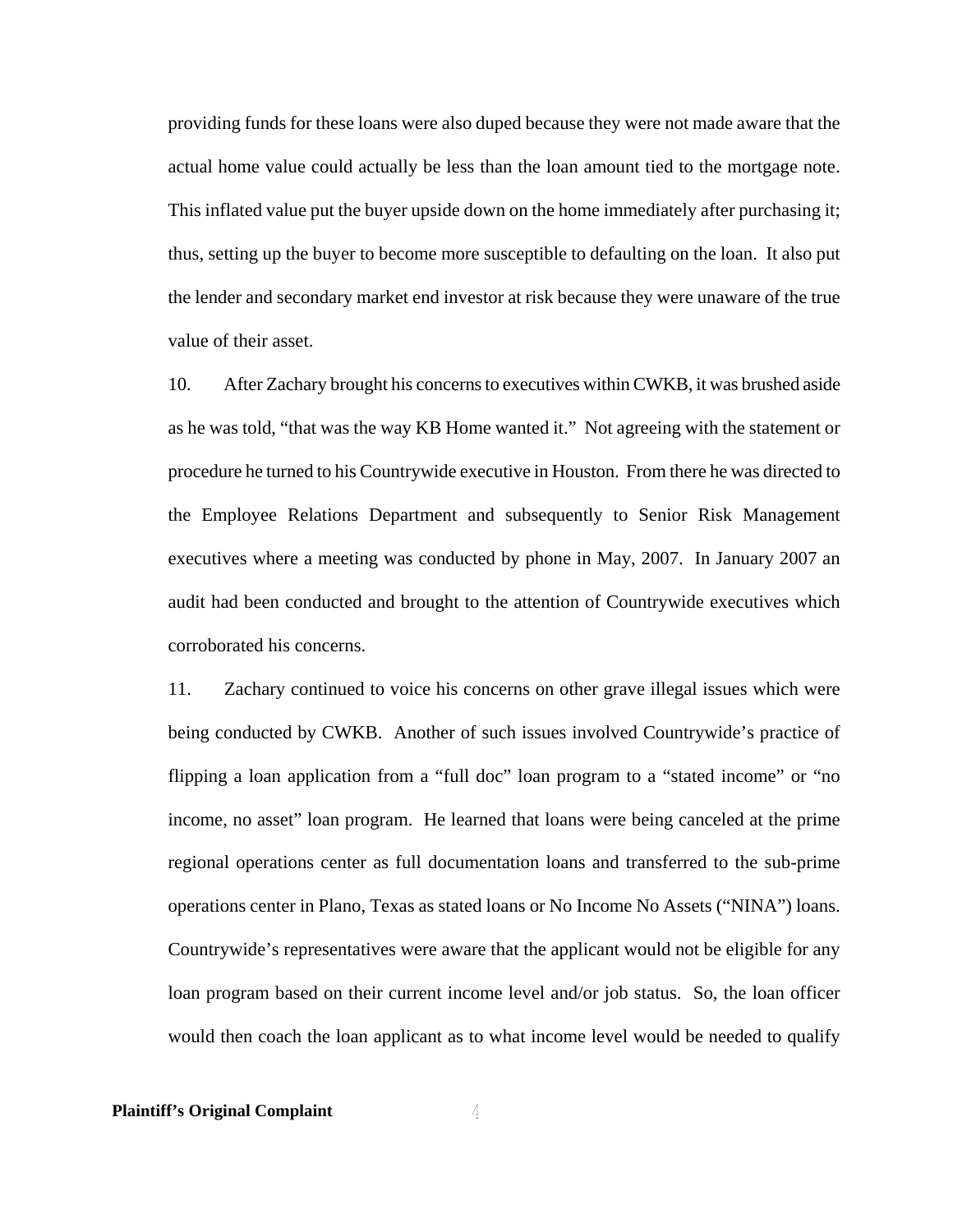when it was sent to the sub-prime originators in Plano, Texas. The applicant would then apply with sub-prime and would qualify under the status of a "stated" or "NINA" loan application. Indeed, loan officers would go so far as to actually assist the loan applicant with the application to submit to the prime or nonprime unit with false income amounts, so that the applicant would get the loan under false pretenses.

12. For example, on at least one occasion, a potential buyer known to Zachary continued to complain because the loan officer filled in an income amount that the buyer did not even meet. Zachary began to bring such complaints and concerns to executives within Countrywide and CWKB. He made his first complaint in November 2006 to no avail. His concerns escalated through early 2007 when he continued to complain to additional executives, to Countrywide's Employee Relations Department and to Risk Management in the aforementioned meeting which took place in early May 2007. In fact, Risk Management officials asked him to name names during the conference call. The identities of those individuals were provided by Zachary to Countrywide's Risk Management executives.

13. Contemporaneously with the complaint discussed above, Zachary had serious concerns as well about the requirement that Countrywide approve 10% of the backlog inventory of loan applications each day so that the green light could be given to KB Home to start building the homes under contract. Zachary was instructed by the highest levels of CWKB to approve such percentage with an unconditional final approval. Yet, when he reviewed the loan applications, credit scores and borrower information provided on the Homes Not Authorized (HNA) report and other internal Countrywide reports, he realized that such unconditional approvals could not be made on any percentage approaching the 10%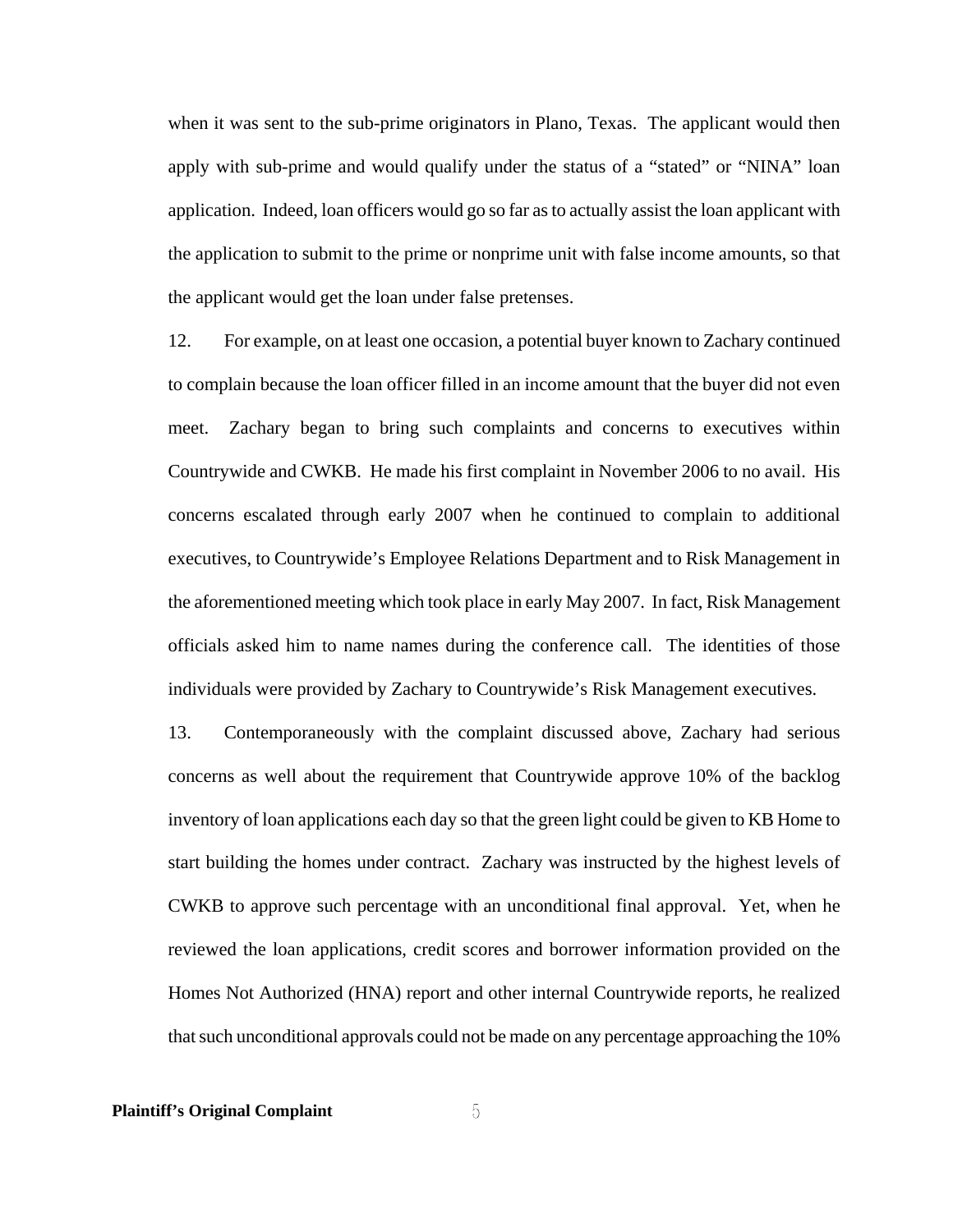threshold given to him. After being instructed to do so, Zachary met with the Regional Operations Center Vice President to try to meet that number. They were unable to do so.

14. More specifically, he told his supervisor with CWKB that he was refusing to unconditionally approve an applicant who did not meet the requisite criteria due to the fraudulent and illegal nature of such conduct. Zachary's supervisor with CWKB came to Houston in May 2007 to review the situation. From that point forward, Zachary was excluded from the process and taken out of the loop and he was treated like a pariah by his supervisor. Yet, all of a sudden, the 10% approval rate was being met after his supervisor intervened. When Zachary checked into the approvals, he saw that they were being unconditionally approved as Phase Code 2 approvals, but which lacked the critical documentation and information required to properly place them in such category. In essence, thee loans were being approved without any review by any underwriter. These approvals were known as "Shadow Approvals." With such "Shadow Approvals", KB Home could start building the house. The loan may eventually get approved to a person who was not able to meet the payment terms of the loan due to their poor financial situation and history. A discussion of these concerns was also brought by Zachary to the attention of various executives and then to the Risk Management team, culminating in the May 2007 meeting, above.

15. Within several weeks after the Risk Management meeting in May 2007 where Zachary laid it on the line with his recitation of the abovementioned illegal acts, he was given a written warning by his CWKB supervisor, for performance issues. Not only is the timing damning to the company, but it comes on the heels of an excellent performance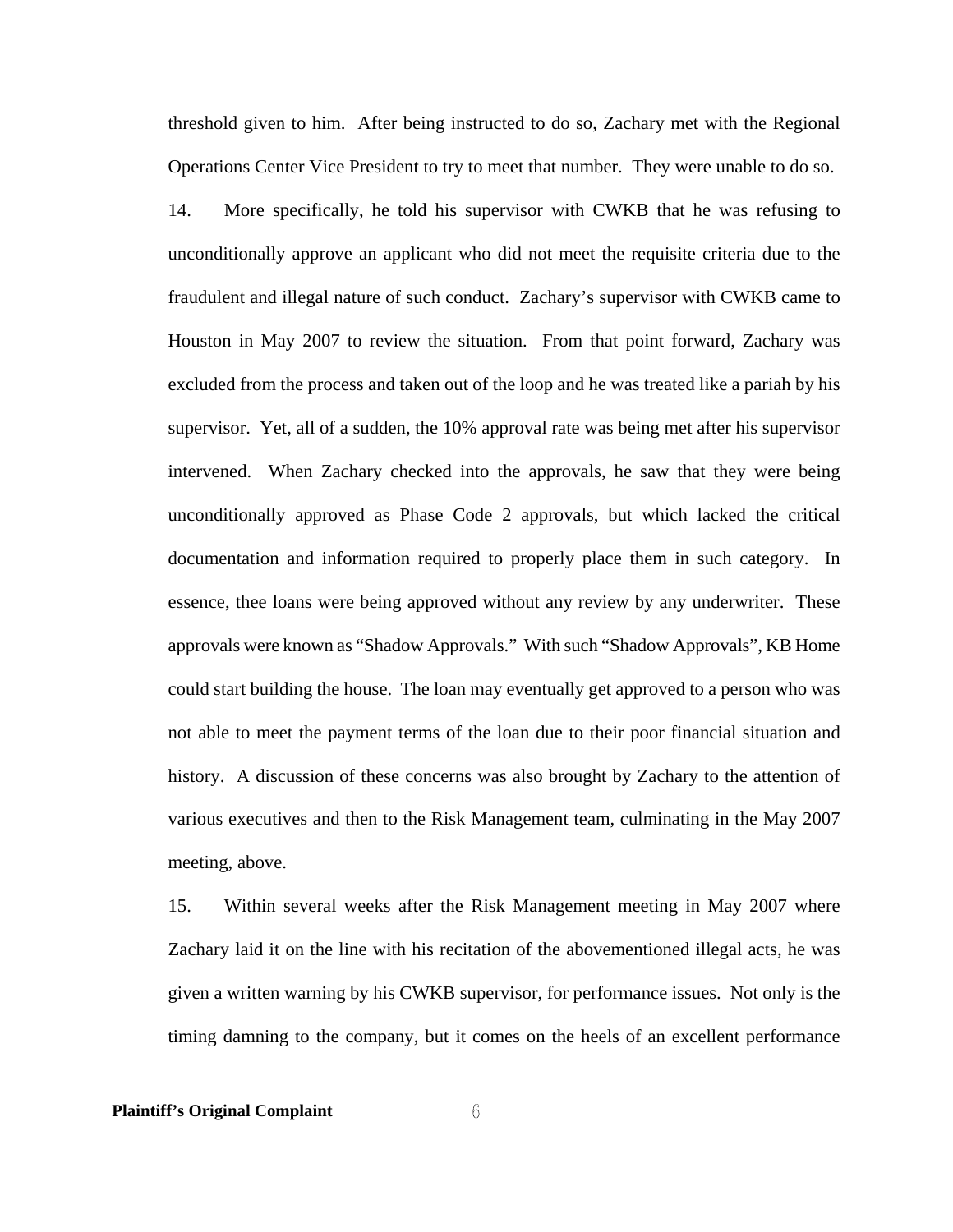evaluation provided to him just three months prior. Indeed, Countrywide cavalierly included the 10% threshold as being a performance metric that Zachary was required to meet despite the "Shadow Approval" issues. Nonetheless, the warning created an unobtainable action plan in an effort to set Zachary up to fail. He then provided a response to the warning and followed that up with a lengthy memo to his supervisor regarding the "Shadow Approval" issues and the illegality of this and the other practices referenced above. More specifically, he reiterated and outlined the fraudulent conduct that has been taking place within Countrywide and its impact on the lender, home builder, and investors (such as Fannie Mae, FHA, VA and other private investors) with the end result being defaults and foreclosures. Countrywide failed to heed the warning bells and alarm raised by Zachary. Rather, it chose to eliminate them by setting him up to fail after his refusal to perform such illegal acts and reporting of such concerns and then, approximately two weeks later, terminating him.

## **CAUSE OF ACTION**

#### **Cause of Action - Public Policy Wrongful Discharge under** *Sabine Pilot[1](#page-6-0)*

16. The preceding paragraphs are incorporated by reference herein.

17. The Defendants are liable to Plaintiff under the public policy exception to the employment- at-will doctrine which prohibits an employer from discharging an employee for refusing to perform an illegal act which carries criminal penalties. As a result of

<span id="page-6-0"></span><sup>1</sup> Zachary has filed a complaint with the U.S. Department of Labor in connection with his whistleblower retaliation claims against Defendants pursuant to the employee protection provisions of Public Law 107-204, Section 806 of the Corporate and Criminal Fraud Accountability Act of 2002, Title VIII of the Sarbanes-Oxley Act of 2002, 18 USC §1514A ("Sarbanes-Oxley"). Sarbanes-Oxley covers employees of publicly traded companies, their contractors, and agents from retaliatory or discriminatory actions by the employer. Since the U.S. Department of Labor is currently investigating such claims which may be brought into this lawsuit at some point in time in the future and since the facts and claims are intertwined, Plaintiff will seek an abatement of this proceeding while the government's investigation is pending.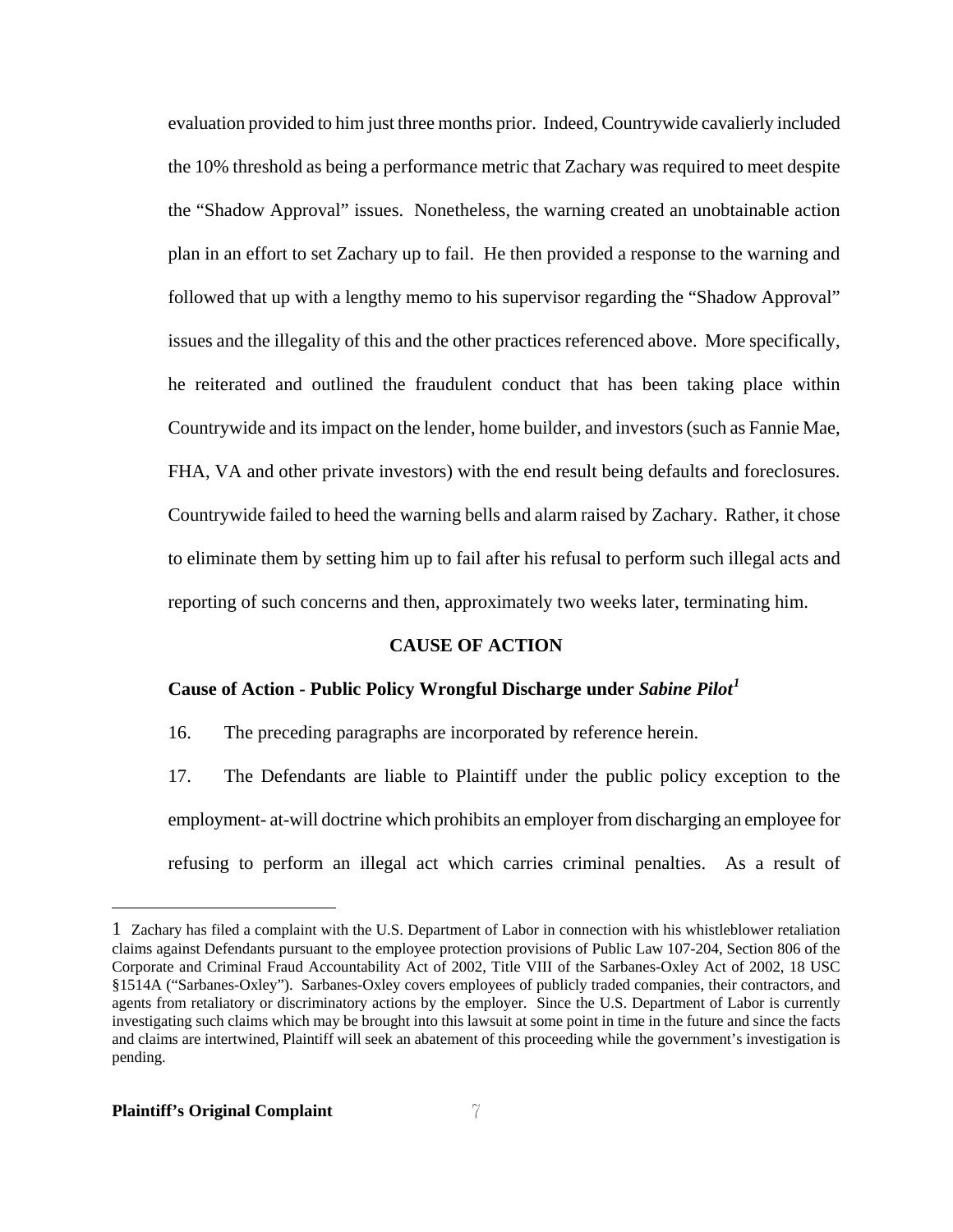Defendants' actions, the Plaintiff sues for actual damages in an amount in excess of the minimum jurisdictional limits of this court.

18. As a further result of Defendants' acts described above, Plaintiff has suffered and continues to suffer mental anguish and emotional distress and damage to his career and reputation, all to his detriment and compensable at law.

19. The wrongful conduct of Defendants is evidenced by actual malice and/or conscious indifference towards employees who refuse to perform illegal acts. Due to the Defendants' conduct, punitive damages in excess of the minimum jurisdictional limits of this Court should be assessed against Defendants so as to deter this type of egregious and reprehensible conduct in the future.

**WHEREFORE**, Plaintiff prays that this court advance this cause on the docket, order a speedy hearing at the earliest practicable date and cause this case in every way to be expedited and upon such hearing to:

- i. Grant Plaintiff a preliminary and permanent injunction enjoining Defendants, its agents and employees and those acts from continuing to maintain the policies, practices, customs or usages which have resulted in the unlawful conduct toward Plaintiff described herein.
- ii. Grant Plaintiff a declaratory judgment, that the practices, policies, customs and usages complained of herein are violative of his rights under state law.
- iii. Order the Defendants to grant Plaintiff additional equitable, actual and compensatory relief, requiring said Defendant to make Plaintiff whole, including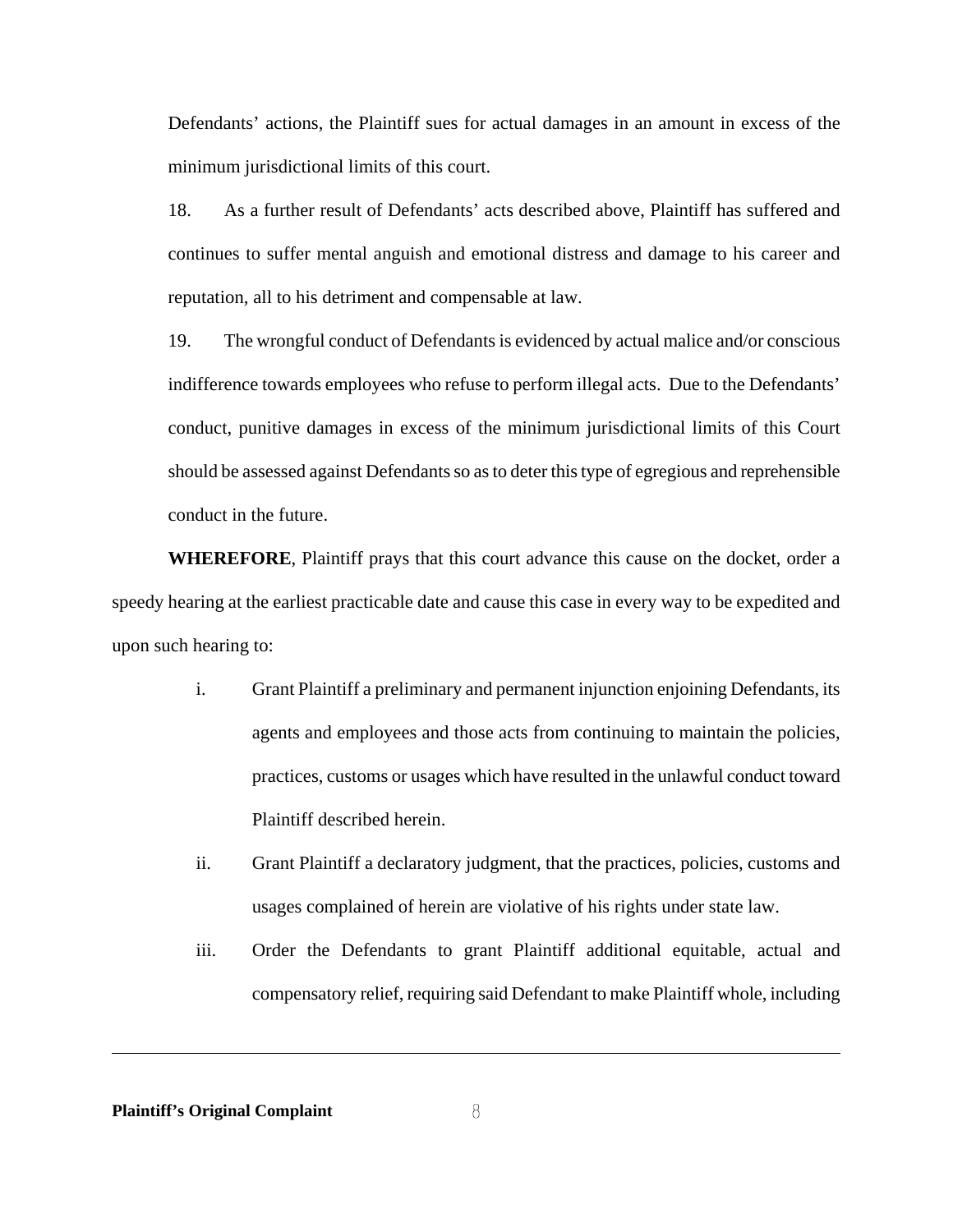but not limited to promotions, back pay and front pay including all accrued interest, insurance benefits, pension benefits, vacation benefits, sick leave, and other incidental benefits that attach to and were incidental to Plaintiff's employment with Defendants and incidental to any such position held or sought by Plaintiff.

- iv. Order the Defendants to pay punitive damages in an amount at least three times the actual and compensatory damages awarded.
- Order front pay for Plaintiff in lieu of reinstatement, if reinstatement is not  $\mathbf{V}_*$ feasible.
- vi. Pre-judgment interest at the highest legal rate;
- vii. Post-judgment interest at the highest legal rate until paid; and
- Grant Plaintiff his Court costs incurred herein and such further, additional or viii. alternative relief and affirmative action orders as may appear equitable and just.

Respectfully submitted, HILDER & ASSOCIATÉS, P.C.

Bv:

Philip H. Hilder State Bar No. 09620050 819 Lovett Blvd. Houston, Texas 77006-3905 philip@hilderlaw.com Telephone (713) 655-9111 Facsimile (713) 655-9112

ATTORNEYS FOR PLAINTIFF